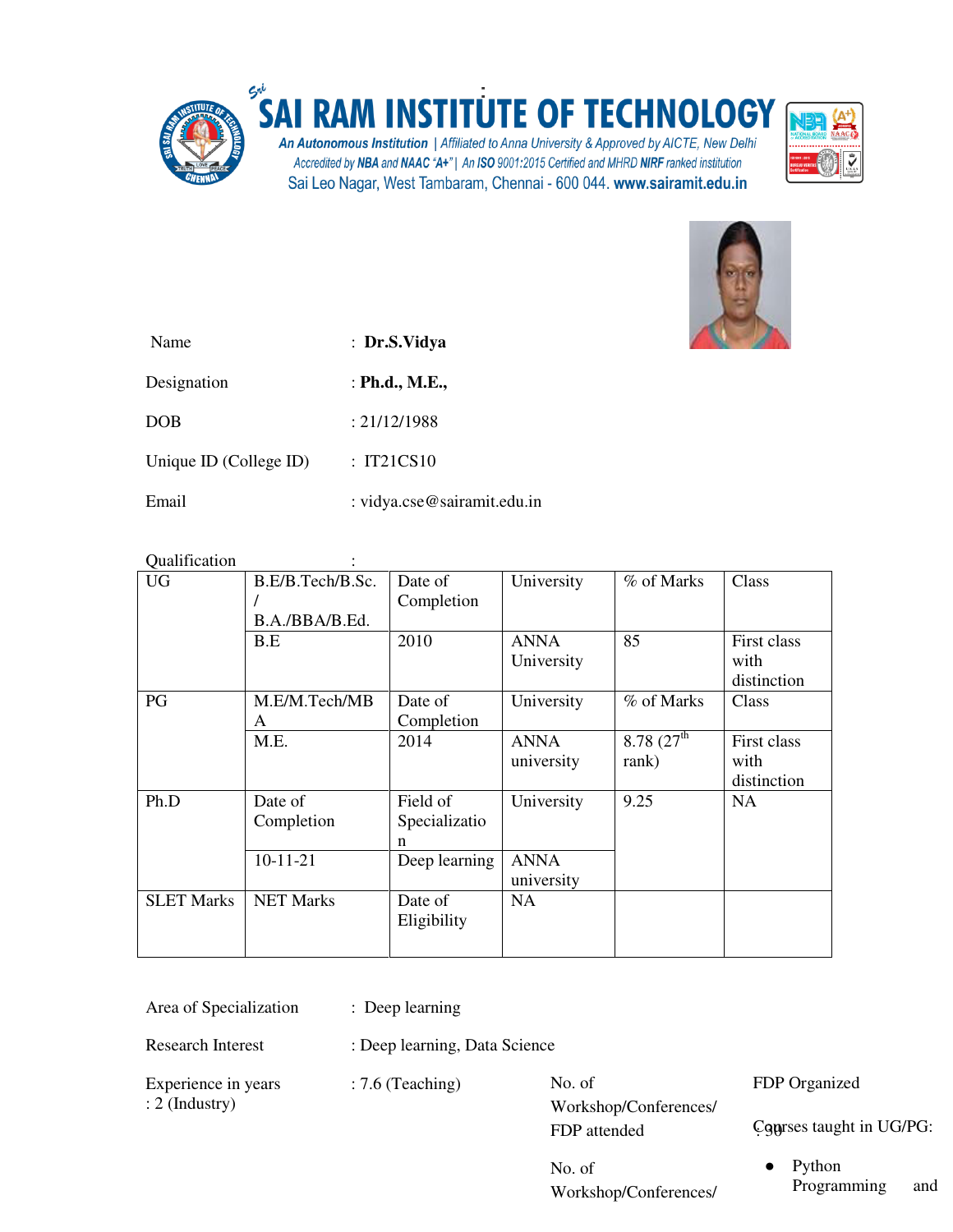Problem Solving.

- Design and Analysis of Algorithm
- Programming in C.
- Datastructures and algorithms
- Information Technology Essentials.
- Object Oriented Programming and<br>Datastructures in Datastructures  $C++$
- Object Oriented Analysis and Design
- Programming and Datastructures-II.
- Database Management System.
- Software Engineering.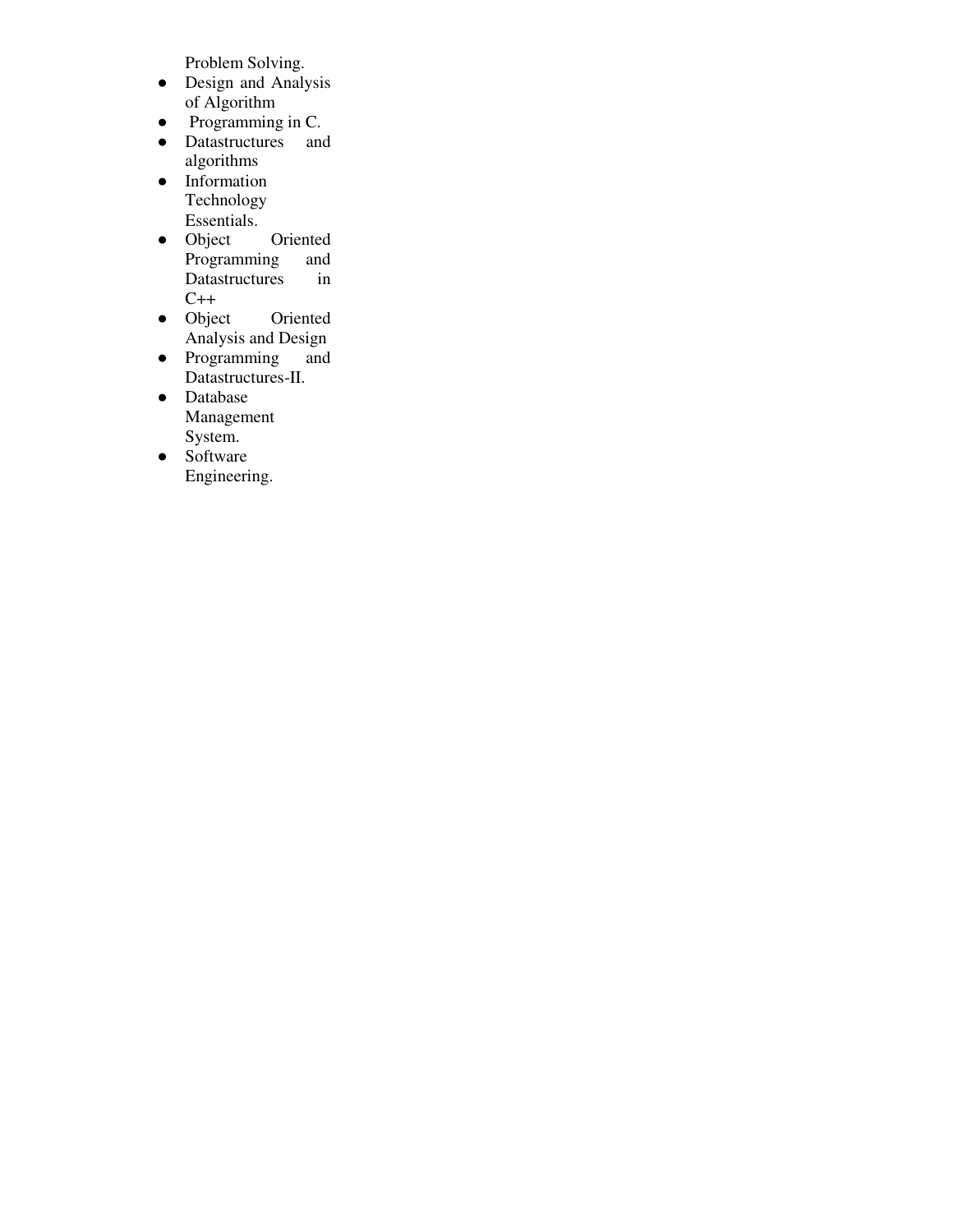| Professional Membership         | <b>IEEE</b>                                                                                      |                                                                                                                                                                                                                                                                                                                                                                                                                    |                        |  |  |
|---------------------------------|--------------------------------------------------------------------------------------------------|--------------------------------------------------------------------------------------------------------------------------------------------------------------------------------------------------------------------------------------------------------------------------------------------------------------------------------------------------------------------------------------------------------------------|------------------------|--|--|
| Publications                    | No. of papers published in National Journals / Conferences : -                                   |                                                                                                                                                                                                                                                                                                                                                                                                                    |                        |  |  |
|                                 | No. of papers published in International Journals / Conferences:<br>9                            |                                                                                                                                                                                                                                                                                                                                                                                                                    |                        |  |  |
|                                 | No. of Books published :                                                                         |                                                                                                                                                                                                                                                                                                                                                                                                                    |                        |  |  |
|                                 | Name of the Book                                                                                 | <b>ISBN No:</b>                                                                                                                                                                                                                                                                                                                                                                                                    | Year of<br>Publication |  |  |
|                                 | <b>Hybrid</b><br><b>Approaches</b><br>for Wind<br><b>Speed</b><br><b>Forecasting</b><br>in India | 13: 978-620-4-73737-9                                                                                                                                                                                                                                                                                                                                                                                              | 2022                   |  |  |
| <b>Research Guidance</b>        | No. Of UG Students Guided: 25<br>No. Of PG Students Guided: 6<br>No.Of Ph.Ds Guided: -           |                                                                                                                                                                                                                                                                                                                                                                                                                    |                        |  |  |
| <b>Research Funded Projects</b> | $\bullet$<br>$(ID-77411_031544).$                                                                | Submitted Project Proposal on "Developing powerful and<br>effective hybrid model for obtaining high precision wind<br>speed predictions using intelligent algorithms in India" to<br>DST under Technology Development Transfer Division.<br>Submitted project under UNNAT BHARAT ABHIYAN<br>"Development of a mobile application for rural digital<br>marketing of agro-products<br>for<br>UBA2022/1LAC/RCA/00541) | farmers"<br>(ID        |  |  |
| Patents                         | Filed: 1<br>Granted: 1                                                                           |                                                                                                                                                                                                                                                                                                                                                                                                                    |                        |  |  |
| <b>Technology Transfer</b>      | predictions using intelligent algorithms in India" to DST under<br>Technology<br>77411_031544).  | Submitted Project Proposal on "Developing powerful and<br>effective hybrid model for obtaining high precision wind speed<br>Transfer<br>Development                                                                                                                                                                                                                                                                | Division.<br>$(ID -$   |  |  |